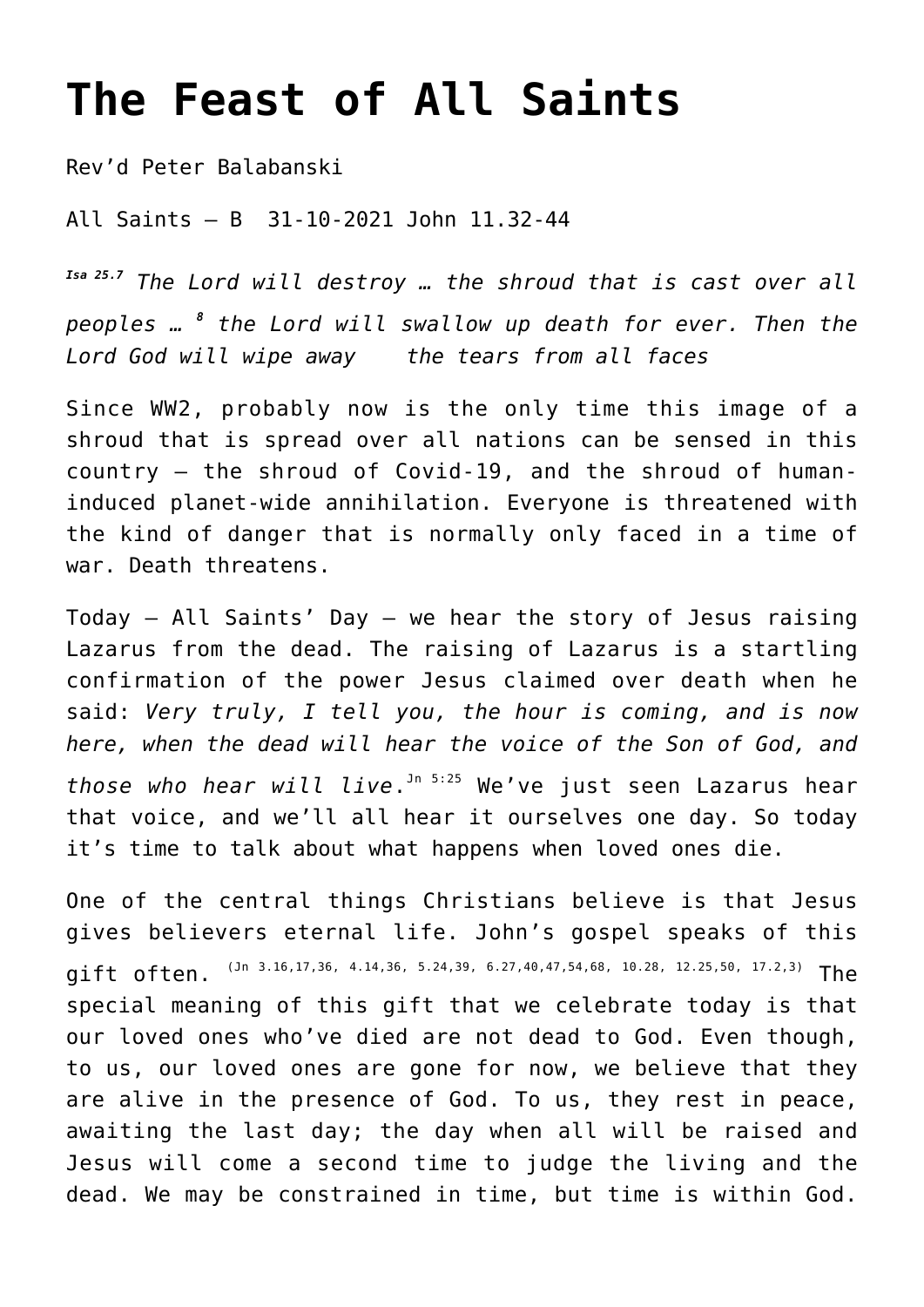So both the living and the dead are present to God.

This means that all the people around the world who gather for worship today are not the whole Church. On All Saints' Day, we celebrate a Church that is much bigger than we can see. We look around at each other today and we see visible *saints*. But we don't just gather with the believers we can *see*. We believe we're also surrounded by a great cloud of witnesses (μαρτυρεῖτε), as our prayer book says every saint's day. I'm sure I sometimes hear them joining in when we sing together.

These invisible witnesses are in God's presence – veiled from us, but alive to God. Our Scripture sentence today from Revelation gives us a fabulous vision of what we'll see when the veil is removed: *I looked, and there was a great multitude that no one could count, from every nation, from all tribes and peoples and languages, standing before the throne and before the Lamb*<sub>*n*Rev 7.9</sub>

It's a huge vision; a vision of what Jesus' work finally achieves; the consummation of the great search and rescue mission that each and every one of us is engaged in.

I marvel at this; that we each have a part to play in something so huge – a movement that means we and that countless multitude of saints can celebrate the end of all bitter tears – can celebrate an eternity of joyful peace in the company of those we love, and in the presence of the God who loves us and wants us together like this!

In today's Gospel, we see the face of the God who makes it all happen. There are tears of deep compassion on that face! Jesus weeps with his friends in their grief – the same Jesus who summons his dead friend from the grave. Jesus weeps for the death of Lazarus and for the pain of those who love him. Jesus shows us God's compassion for you and me. And out of that compassion, Jesus acts with appalling power. Jesus' tears are the compassion God feels for the suffering of all the living.